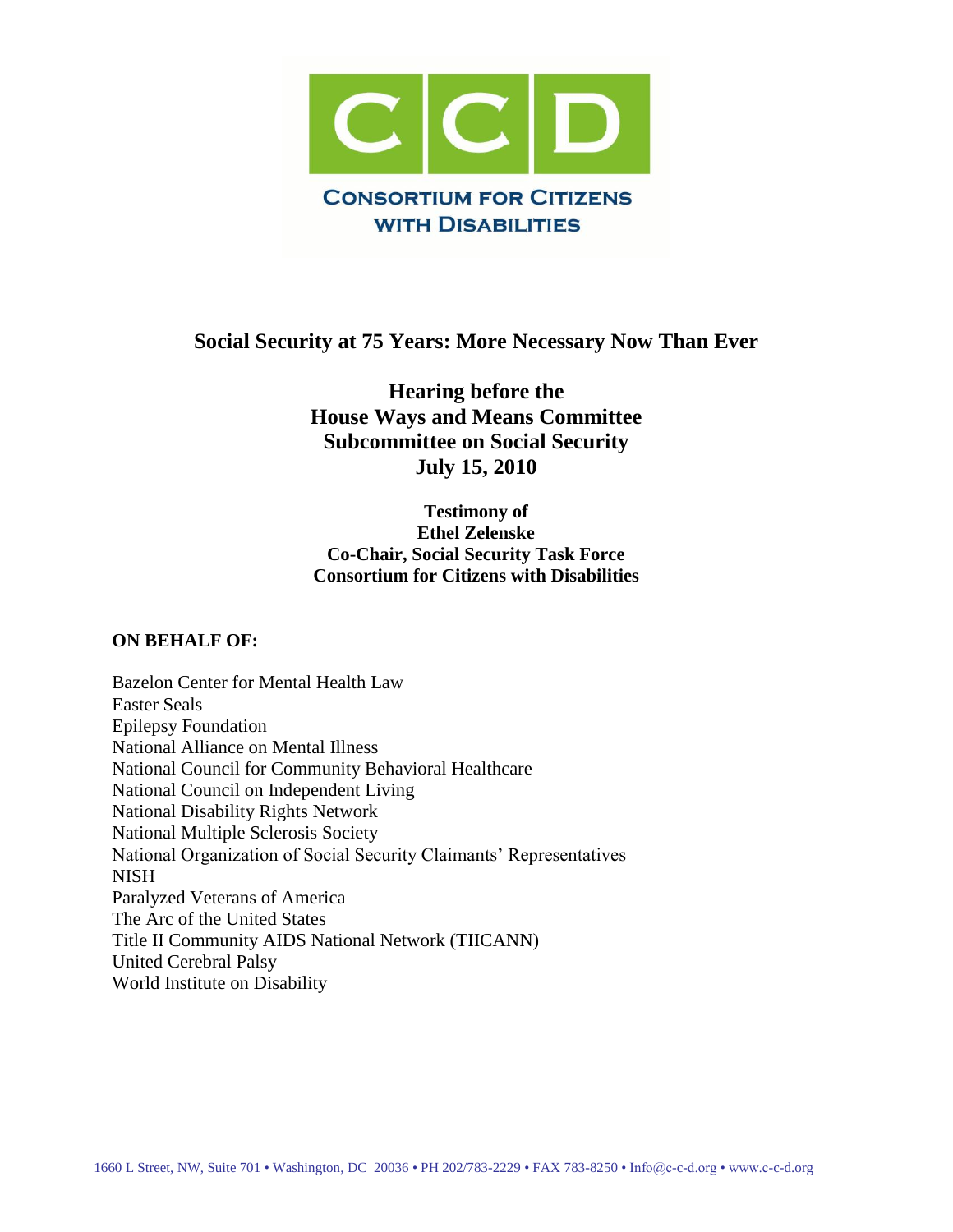#### **TESTIMONY OF ETHEL ZELENSKE, CO-CHAIR, SOCIAL SECURITY TASK FORCE, CONSORTIUM FOR CITIZENS WITH DISABILITIES**

## **HEARING: SOCIAL SECURITY AT 75: MORE NECESSARY NOW THAN EVER JULY 15, 2010 HOUSE WAYS AND MEANS SUBCOMMITTEE ON SOCIAL SECURITY**

Chairman Pomeroy, Ranking Member Johnson, and Members of the Subcommittee, thank you for this opportunity to testify on the occasion of the 75th anniversary of Social Security.

I am the Director of Government Affairs for the National Organization of Social Security Claimants' Representatives (NOSSCR). I also am a Co-Chair of the Consortium for Citizens with Disabilities (CCD) Social Security Task Force. CCD is a working coalition of national consumer, advocacy, provider, and professional organizations working together with and on behalf of the 54 million children and adults with disabilities and their families living in the United States. The CCD Social Security Task Force focuses on disability policy issues in the Title II disability programs and the Title XVI Supplemental Security Income (SSI) program.

#### **Importance of the Social Security Programs for People with Disabilities**

The Social Security Old Age, Survivors, and Disability Insurance programs are vitally important to people with disabilities. Social Security is far more than a retirement program. In fact, more than one-third of all monthly Social Security checks go to more than 20 million people who are not retired. They include:

- Nearly 8 million disabled workers. To qualify they must have a severe disability that is expected to last at least 12 months or result in death.
- More than 1.8 million minor children of disabled workers.
- More than 930,000 disabled adult children. These individuals have a severe disability that began before age 22. They qualify when a parent becomes disabled, retires or dies. They get benefits from different Social Security programs depending on their parent's status.
- Nearly 240,000 disabled widow(er)s.

Social Security benefits are critical to people with disabilities and their families. People can plan for retirement over many years. But disability can affect anyone at any time and often is completely unexpected. Disability-related expenses for individuals and families can be extraordinary and can have a significant impact on the individual's or family's ability to save for the future or the needs of other family members.

Millions of families face disability. Adults with severe disabilities have a very low employment rate. Beginning in 2009, the U. S. Department of Labor Bureau of Labor Statistics has released monthly data on employment status of persons with a disability and with no disability. In June 2010, only 21.7 percent of persons with disabilities age 16 to 64 participated in the labor force, compared to 70.5 percent of persons with no disability. The unemployment rate for people with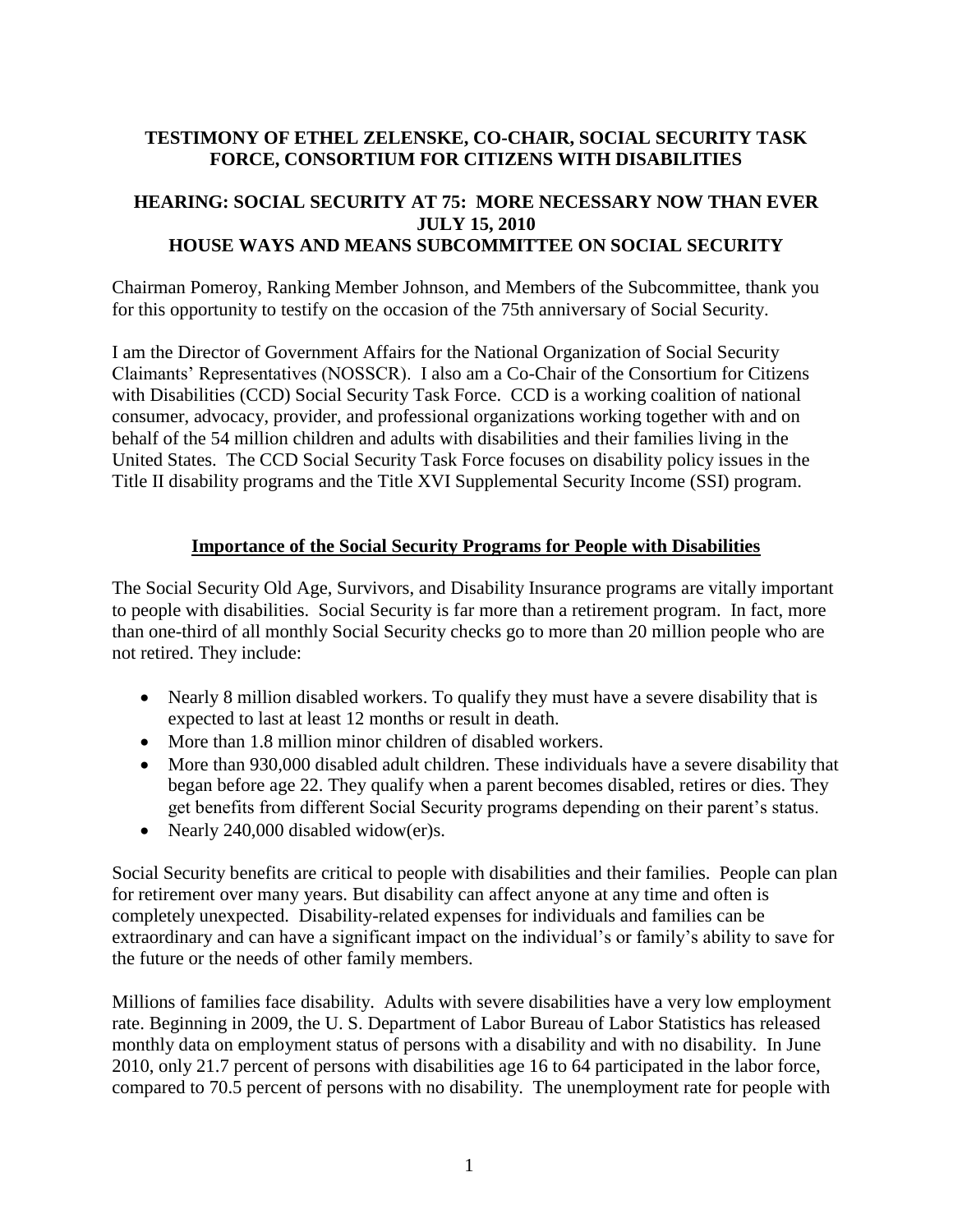disabilities was 14.4 percent, compared to 9.4 percent for persons with no disability.<sup>1</sup> According to a 2004 Harris Survey, only 35 percent of people with disabilities reported working full or part time, compared to 78 percent of those who do not have disabilities.<sup>2</sup> Disabilities can interfere with the ability to work until normal retirement age and the ability to save for a family's future. Families of workers who become disabled need a guaranteed income.

#### **History of the Social Security Disability Insurance Programs**

As discussed below, people with disabilities receive Social Security benefits from all three Title II programs. However, the disability programs have been the cornerstone of economic security for beneficiaries with disabilities for nearly 50 years.

While the original 1935 Social Security Act did not have a disability component, efforts to include a disability program began at that time and culminated twenty years later. On August 1, 1956, President Eisenhower signed into law amendments to the Social Security Act, establishing the Social Security Disability Insurance (SSDI) program and the disability program providing benefits to disabled adult children of retired or deceased workers. Cash benefits were initially provided to disabled workers aged 50 to 64 but in 1960, the "age 50" requirement was eliminated. The 1956 amendments also created the disability trust fund.

Changes over the years have expanded coverage under the Social Security disability programs. In 1958, benefits were established for the dependents of disabled workers and in 1968, benefits for disabled widow(er)s began, starting at age 50.

In 1972, two other significant legislative changes were enacted. First, the Medicare insurance program was extended to disability beneficiaries (after a 24-month waiting period). Also, the Supplemental Security Income (SSI) program was established. As of May 2010, more than 4 million disabled beneficiaries received SSI and more than 1.5 million disabled beneficiaries received both SSI and Title II disability benefits.

# **Social Security: A Successful Insurance Program**

We view Social Security as a very successful insurance program. It insures people against poverty in retirement years, in the event of severe disability during work years, and in the event that a family wage earner dies. People with disabilities and their families receive Social Security benefits from all three Title II programs:

• **Retirement Insurance:** When disabled workers (those receiving Disability Insurance benefits) reach normal retirement age, their benefits convert automatically from disability to retirement insurance. Spouses and disabled adult children (discussed further below) also qualify. Other people with disabilities also get retirement insurance. Although they did not meet the strict rules for disability insurance, their health may have prevented them from working regular hours. As a result, they earned less and had fewer chances to save money. Parents who must stop working to

 $\overline{a}$ <sup>1</sup> "Employment Status of the Civilian Noninstitutionalized Population by Sex, Age, and Disability Status, Not Seasonally Adjusted, June 2010, "Bureau of Labor Statistics," [http://www.bls.gov/news.release/empsit.t06.htm.](http://www.bls.gov/news.release/empsit.t06.htm)  $2^2$ A new survey will be released later this month as part of the 20th anniversary of the Americans with Disabilities

Act.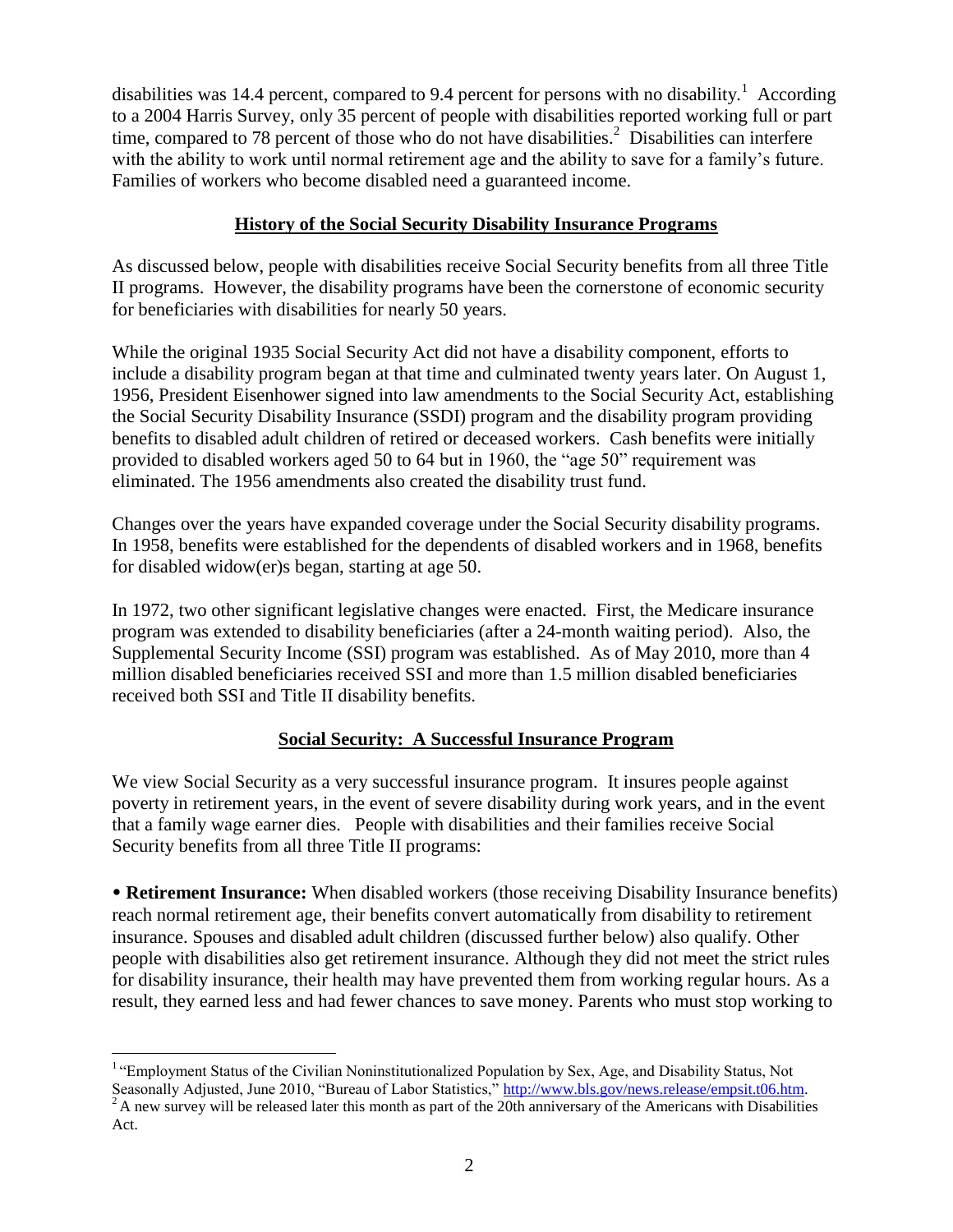care for their children with disabilities face the same situation of having less income now and a greater need for Social Security retirement benefits in the future.

• **Survivors Insurance**: Individuals who qualify include minor children and spouses of workers and retirees who have died; disabled widow(er)s; and disabled adult children. For a young family, Social Security provides benefits that are equivalent to life insurance worth \$476,000.

• **Disability Insurance:** Individuals who qualify include disabled workers, their children and spouses, and their disabled adult children. About 3 in 10 men and 1 in 4 women become disabled before retiring. For a young worker with a spouse and two children, Social Security provides benefits that are equivalent to disability insurance worth \$465,000.

Private disability insurance does not provide the guarantees that are provided by Social Security. A minority of private sector workers have long-term disability insurance. Compared to Social Security, individually purchased private disability insurance generally is **not** adjusted for inflation, is **not** designed to cover children of disabled workers, and is **not** available to workers with disabilities and other health problems.

#### **Integration of Disability Programs**

As described above, people with disabilities are found throughout the Social Security retirement, survivors, and disability programs. Certain program elements are common across the three programs.

The Social Security Act establishes that disability means "inability to engage in any substantial gainful activity by reason of any medically determinable physical or mental impairment which can be expected to result in death or which has lasted or can be expected to last for a continuous period of not less than 12 months." In 2010, the substantial gainful activity (SGA) level, as established in regulations, is \$1000/month for people with disabilities, and \$1,640/month for individuals who are blind. The definition of disability is the same for all of the programs.

The formula for determining individual benefits, using the primary insurance amount, is the same for all three programs, including for people with disabilities.

Beneficiaries receiving disabled adult child (DAC) benefits illustrate the interconnectedness of the programs and they are particularly vulnerable to changes in the benefits formula. Individuals qualify for disabled adult child benefits if they: (1) have a severe disability that began before age 22; (2) have not married (with some exceptions); and (3) are unable to earn more than the SGA level.

A disabled adult child receives benefits when his or her parent becomes disabled, retires, or dies. Most disabled adult children get retirement or survivors insurance, but some get disability insurance. While the parent is living (either disabled or retired), the DAC benefit equals up to 50 percent of the parent's benefit. When the parent has died, the survivor's DAC benefit equals up to 75 percent of the parent's benefit. In both cases, the actual benefit may be lower, based on the application of the family maximum to all of the benefits based on one worker's record. Technically, DAC benefits are paid from the Disability Insurance Trust Fund when the parent is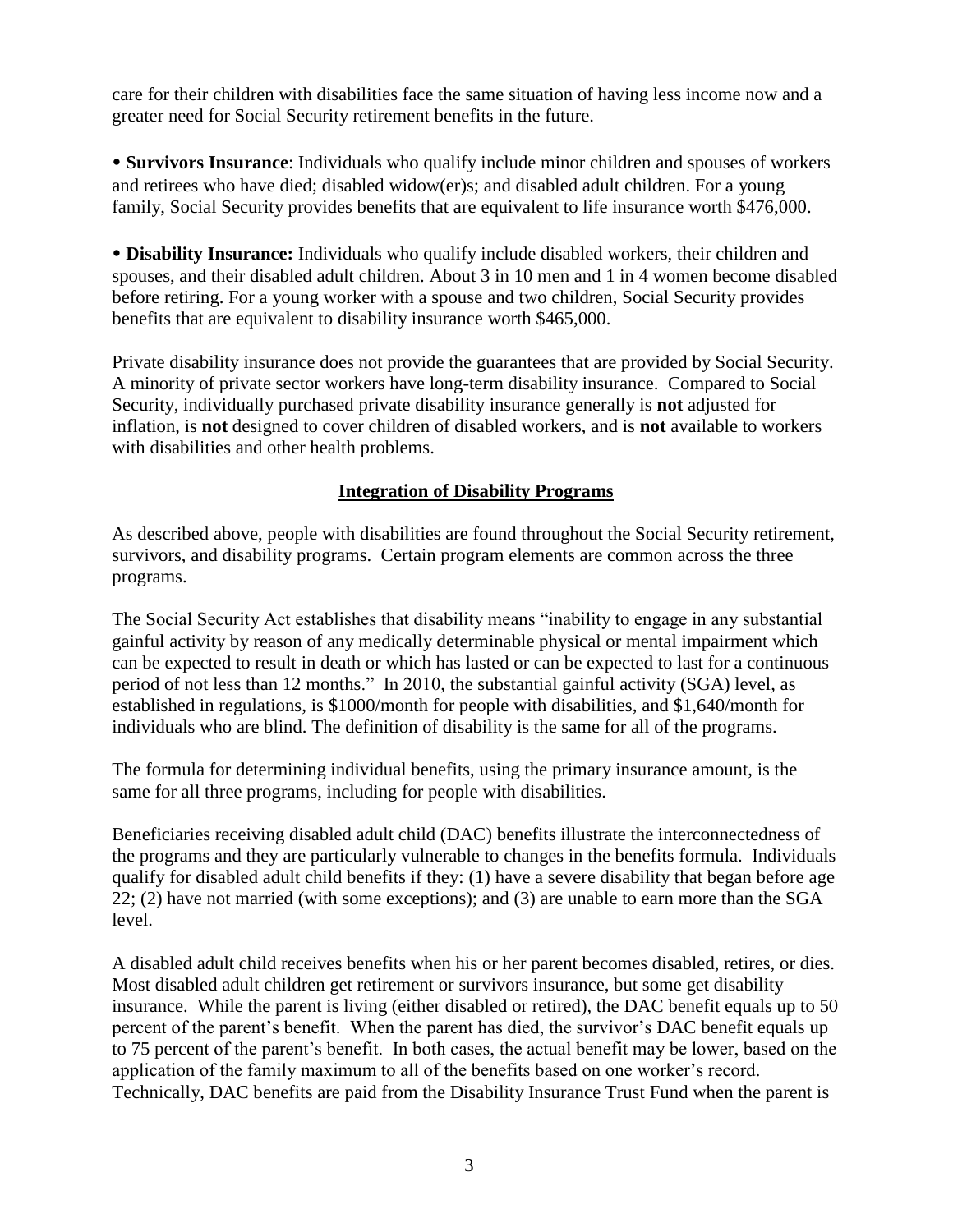drawing disability insurance benefits, while the DAC benefit is paid from the Old Age and Survivors Insurance Trust Fund when the parent is either retired or deceased.

## **Important Features of Social Security Benefits**

Current Social Security benefits have a number of critical features that are important to meet the needs of people with disabilities and their families, including:

• **A guaranteed monthly payment.** Eligible disabled workers and family members can expect a set payment each month.

• **Benefits adjusted each year for inflation.** Annual cost of living adjustments (COLAs) protect the value of Social Security benefits.

• **The same weighted benefit formula is used for all programs.** The current benefit structure favors workers with lower earnings who get a larger share of income replaced. In other words, the benefit formula is designed to provide a higher replacement rate for lower wage earners so that they can receive an adequate income. This approach is especially helpful for workers with disabilities (even those who never qualified for disability insurance benefits) because many are only able to work part-time, intermittently, or at reduced levels.

• **People can move among all programs.** Many people move among Social Security's three programs based on their work history, age, or eligibility category, such as workers with disabilities and disabled adult children who may get different types of Social Security insurance at various points in their lives.

# **Social Security Reduces Poverty for Workers with Disabilities and Their Families**

More than one-half of SSDI beneficiaries rely on their Social Security benefits for 75% or more of their income, with the vast majority of these individuals relying on the benefits for 90% or more of their income. Women rely on benefits more than men as they receive a greater percentage of their total income from SSDI benefits. For families with a disabled worker, Social Security benefits are a primary source of income, providing about half of the family's income.

When workers die, their children get benefits. The survivor's benefit is based on the earnings of the person who died. The average monthly benefit in 2010 for a young widowed mother with two children is \$2335.

Although Social Security reduces poverty, disabled workers and their families still struggle financially. The poverty rate for disabled workers and their families is about twice as high as other beneficiaries. About 22 percent of families with disabled workers live below the poverty line. But without Social Security, their circumstances would be even worse.

# **Social Security Protects Young Workers and Their Families**

Many young workers do not realize that Social Security insurance is available **now** for them and their families if they become disabled or die. Disability and death happen at any time, to people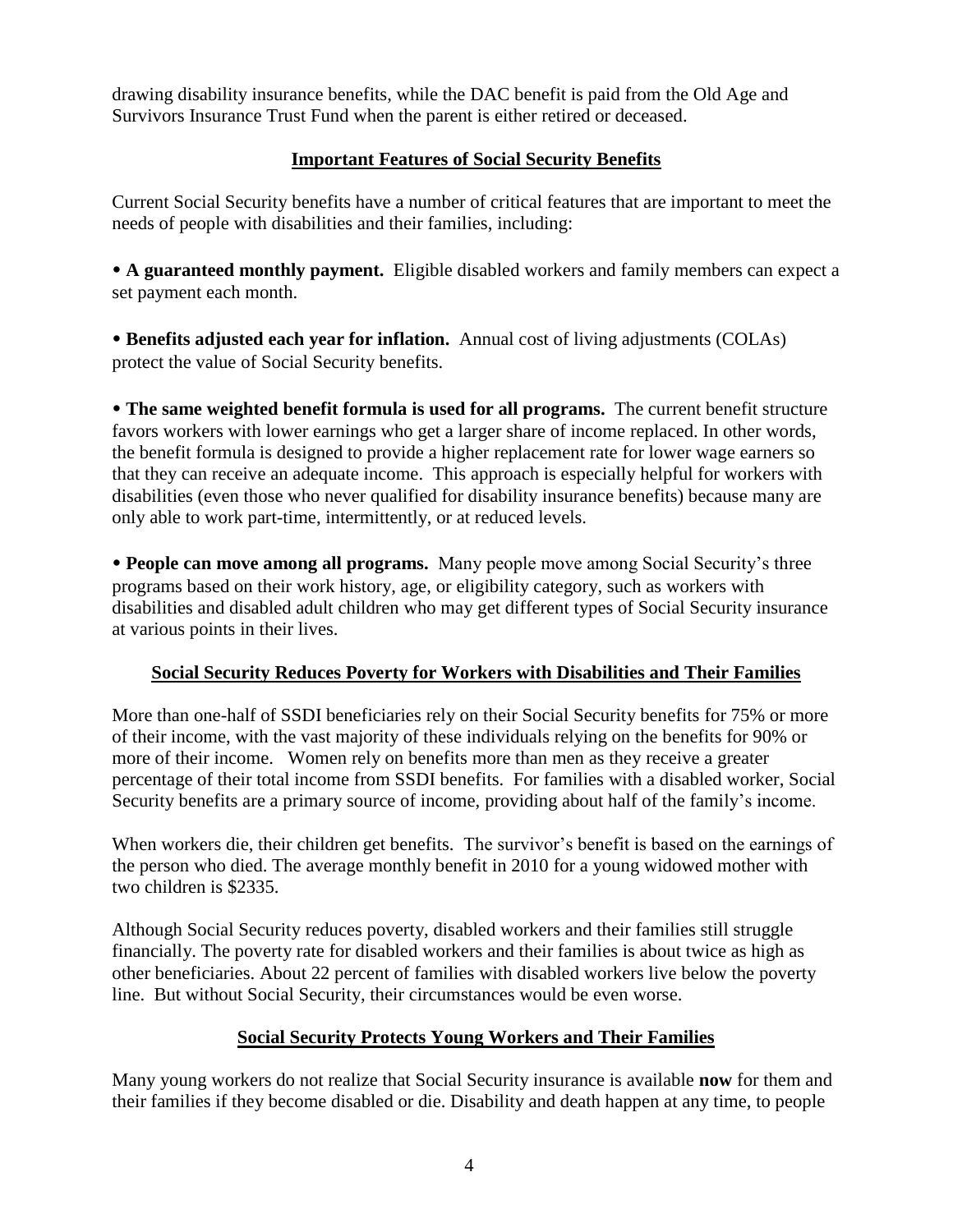of all ages. More than one-third of young men and nearly one-third of young women will either become disabled or die before reaching normal retirement age.

The vast majority of workers of all ages pay Social Security taxes. In fact, 96 percent of all workers are in jobs covered by FICA (Federal Income Contribution Act) payroll taxes. Younger workers who pay FICA and continue to work fairly regularly are entitled to disability and survivors insurance for themselves and their families. This insurance is very valuable. For some families, it's their major source of income. According to SSA, for a young average earner with a spouse and two children, these benefits now equal a life insurance policy worth \$476,000 and a disability policy worth about \$465,000. Very few young workers can afford to buy this amount of private insurance.

There are special rules for younger workers to qualify for disability benefits and for their families to qualify for survivors benefits. Workers can earn up to 4 credits for each calendar year when they work in covered jobs even if they are self-employed. The amount needed to earn a credit increases slightly each year. In 2010, workers earn a credit for each \$1,120 of earnings. Younger workers (through age 31) qualify for disability benefits as follows:

- Before age 24: Workers who get credits for just 1.5 years can get benefits. They qualify with 6 credits earned in the 3-year period ending when disability starts.
- Age 24 to 31: Workers who get credits for working half the time between age 21 and time of disability. Example: if disabled at age 27, need credit for 3 years of work [12 credits] out of the past 6 years [between ages 21 and 27].

If a younger worker dies, the family may be eligible for survivors benefits. The number of credits needed to get survivor benefits depends on the age of the wage earner when he/she dies. In general, younger workers need fewer credits than older workers. Surviving family members of younger workers can get benefits if the wage earner had credit for one and one-half years of work [6 credits] in the three years before his/her death. How much each family receives is based on the worker's average lifetime earnings. The benefits are based on what the worker would have received if he/she had reached full retirement age at the time of death. A widow or widower, at any age, who is caring for a child under age 16 will get 75 percent of the deceased's benefit. A child under age 18 [19 if still in high school] or an adult disabled child also will get 75 percent of the deceased parent's benefit.

#### **Principles for Proposed Changes to Social Security**

In the past, most of the discussions regarding Social Security and its future revolved around retirement benefits. However, the CCD Social Security Task Force strongly believes that people with disabilities have such a major stake in this debate that it is critical that their needs be one essential lens through which all proposals are evaluated.

When Congress addresses Social Security's long-term solvency, it must move slowly and cautiously. Social Security is too important to the people who need it now or will need it in the future to rush to any resolution that undermines the long-term viability of Social Security and the important benefits that it provides. Some modest changes will be needed to ensure long-term solvency. However, the changes needed must not undermine the social insurance nature of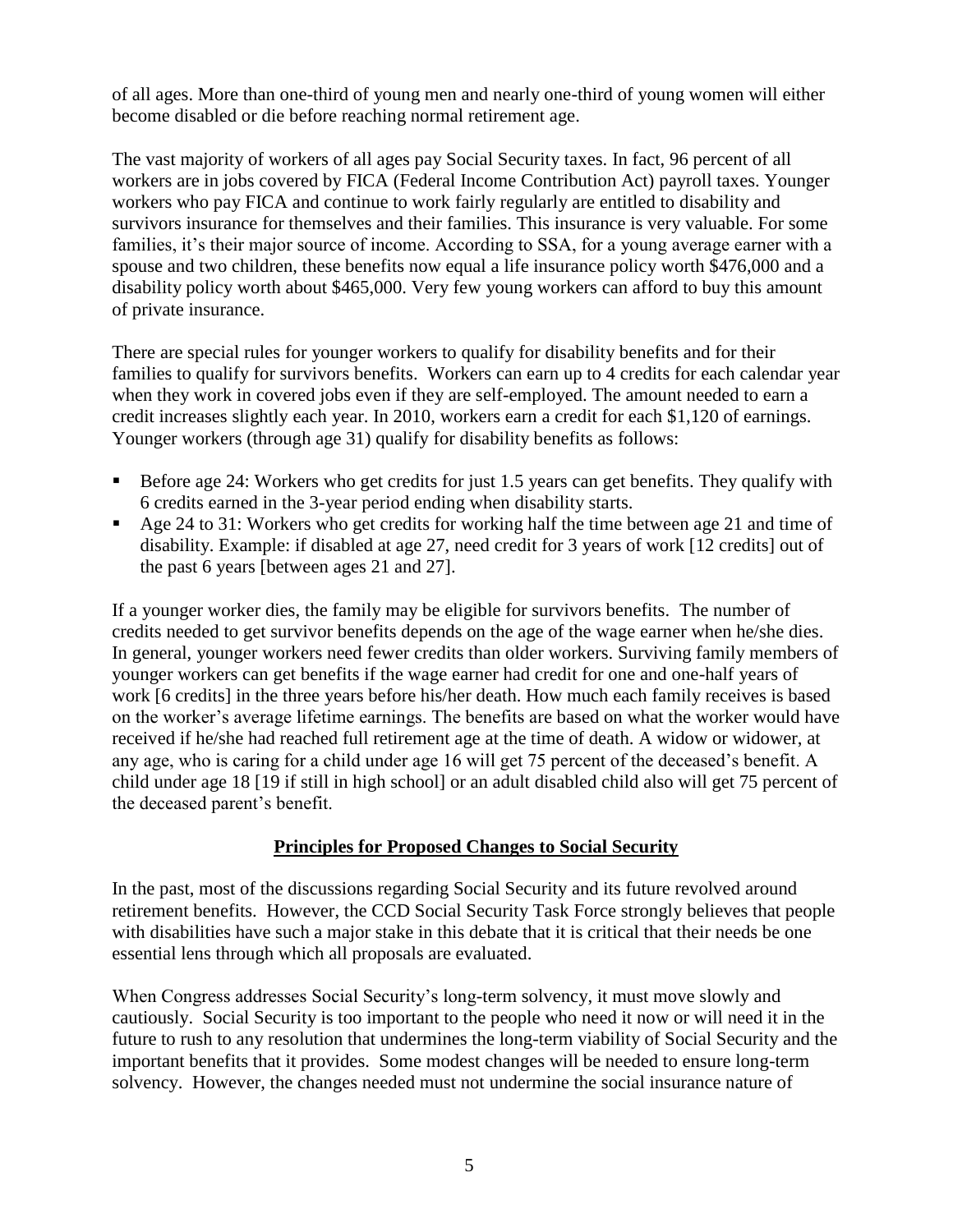Social Security or increase risks or shift the burden of risk to those who will need to rely upon Social Security in the future.

And, it is essential that any changes, regardless of how modest, protect the intergenerational nature of Social Security, a characteristic that is so important to people with disabilities and their families, including workers with disabilities, disabled widow(er)s, and disabled adult children.

Great care must be taken not to disturb this balance and the broad support that Social Security enjoys throughout our society. In addition, care must be taken not to disturb the dependents' benefits that flow from the work records of higher income earners. While some might argue that higher income earners can afford to receive an even lower replacement rate on their lifetime earnings, such claims do not necessarily hold true for their dependents, including disabled adult children, disabled widow(er)s, and spouses.

Getting the right modest changes is worth the extra time that will be needed to resolve the issue. These are steps that Congress can take long before the solvency issues become a reality. Any changes should follow these principles:

- Keep Social Security's current structure based on payroll taxes.
- Preserve Social Security as a social insurance program for everyone who is eligible.
- Guarantee monthly benefits adjusted for inflation.
- Preserve Social Security to meet the needs of people who are eligible now and in the future.
- Restore Social Security's long-term financial stability.

Some of the specific questions that we will ask, and that we ask each Member of Congress to ask, about proposed changes include the following:

• *Does the proposed change ensure a benefit formula that does not force more people with disabilities into poverty?* A proposal to lower the Primary Insurance Amount (PIA) will cut both retirement and disability benefits because they are set by the same formula. Reducing the PIA will force more people with disabilities further into poverty. It is essential to set benefits at adequate levels.

• *Does the proposed change provide protection against inflation?* Social Security benefits are adjusted for inflation to protect their value. Reducing the COLA by even a small amount makes a big difference over time. Also, the current benefit formula is tied to the "wage index." Switching to a formula based on the "price index" would seriously reduce benefits and the standard-of-living for all future beneficiaries, especially over time. It is essential to maintain a benefits formula that provides adequate future income.

• *Does the proposed change protect disabled adult children and other family members with disabilities?* It is essential to provide adequate income for people with disabilities who depend on workers who retire, die, or become disabled. Private disability insurance is not the answer. Only about 30 percent of private sector workers have long-term disability insurance. Compared to Social Security, individually purchased private disability insurance generally is not adjusted for inflation, is not designed to cover children of disabled workers, and is not available to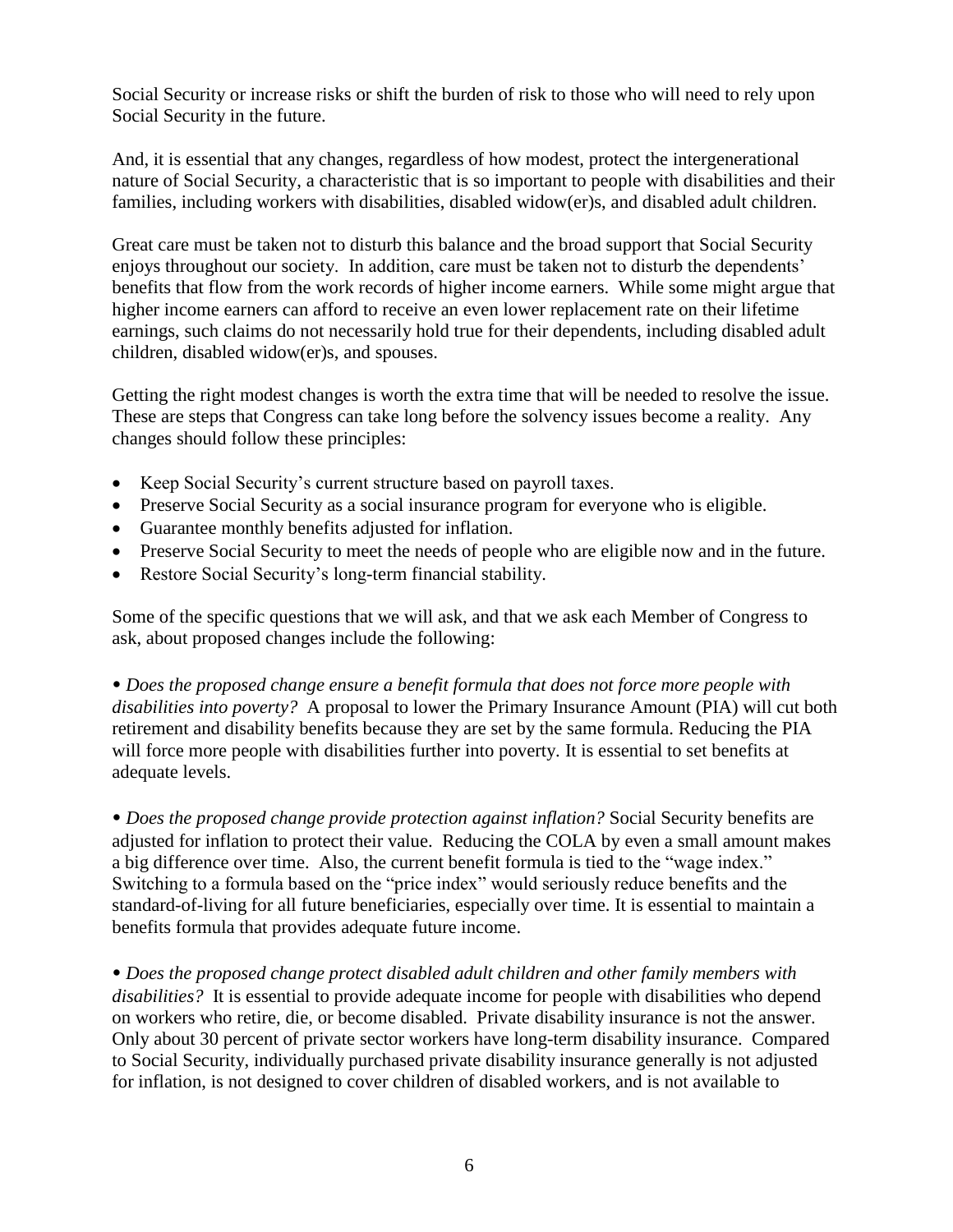workers with disabilities and other health problems. For instance, private disability insurance would not be affordable for people who would receive DAC benefits.

• *Does the proposed change protect the disability insurance program from any pressure that would be caused if the retirement age were raised?* Raising the normal retirement age (NRA) would increase the number of older workers who would need to apply for disability benefits. Many manual laborers must stop working when they can no longer do physical labor and many would have to apply for disability benefits if they are not eligible for full retirement benefits at that time. It is essential to maintain the important roles of the disability and retirement insurance programs.

## **Beneficiary Impact Statement**

As Congress addresses ways to deal with Social Security's long-term solvency in the future, the CCD Social Security Task Force is very concerned that proposals under consideration fully comprehend the consequences that will result for people with disabilities – both workers who become disabled and their dependents and those beneficiaries who are disabled and receive their benefits on the account of a retired, disabled, or deceased worker parent or spouse.

A beneficiary impact statement should analyze the impact of any proposed changes for each type of beneficiary:

- Disabled workers/their dependents
- Retirees/their dependents
- Disabled adult children dependents of parents who retired, died, or became disabled
- Disabled widows and widowers

So many people are affected by Social Security that it is essential for policymakers to look beyond only the financial implications of making changes. They must understand the actual impact of a proposal on people's lives and the important role that Social Security benefits serve in paying for housing, food, clothing and other necessities.

We view the beneficiary impact statement in a similar way as the budgetary impact statements from the Congressional Budget Office (CBO). Congress does not act on legislation without an estimate of the budgetary impact of the bill provided by the CBO. Likewise, we believe Congress must also require a beneficiary impact statement so that the impact on people is known before Congress takes any action in Social Security.

As it deals with this critical issue in upcoming years, we urge Congress to require that it be provided with a comprehensive analysis of the impact each proposal will have on people who receive Social Security now and in the future. Just as with the required actuarial analysis, Congress should not act on any proposal that it does not fully understand – especially with regard to whom it helps and whom it hurts. There are many subpopulations of Social Security beneficiaries and it is essential that Congress understand how each will be affected by each plan it is considering.

\* \* \*